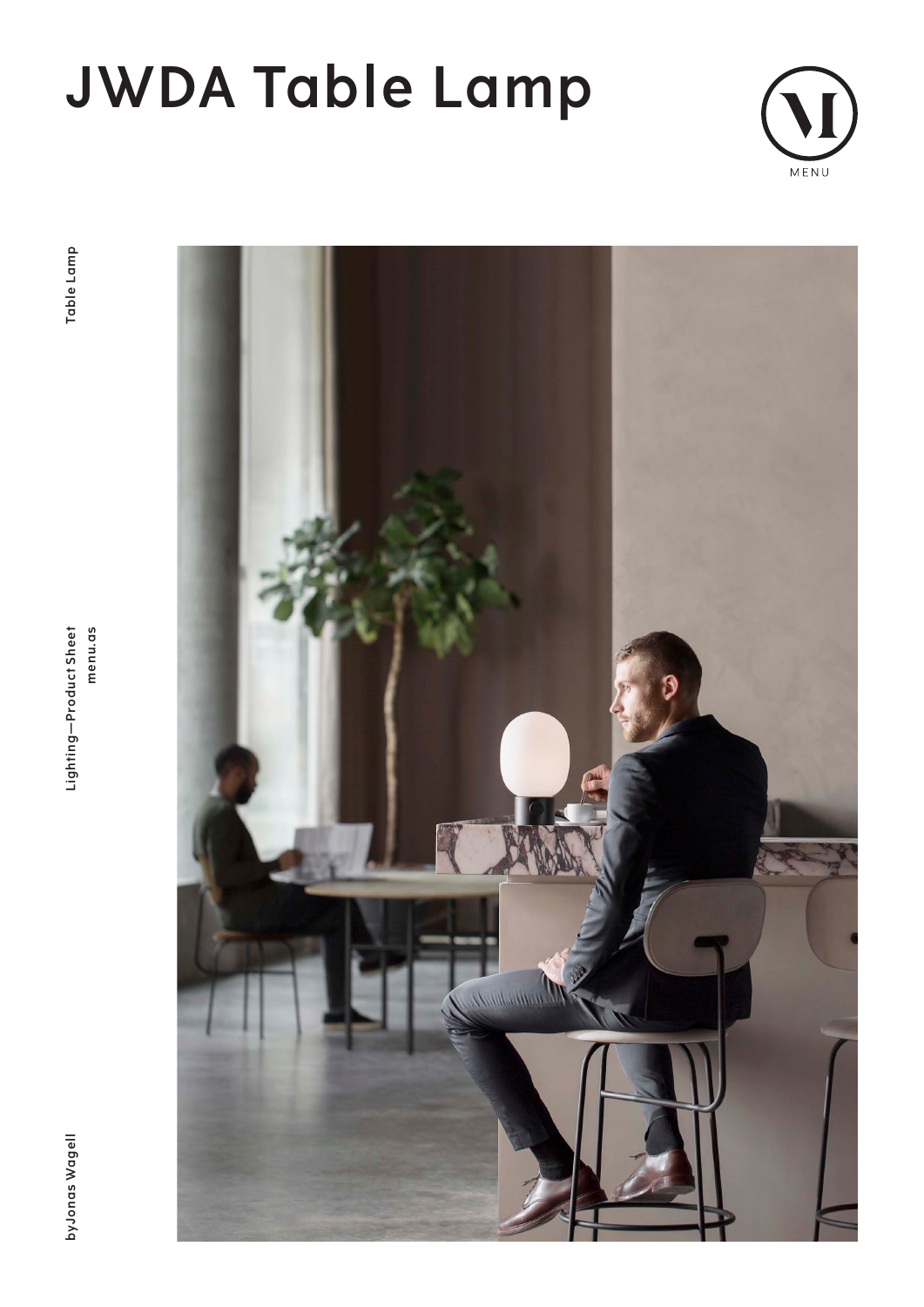### **JWDA Table Lamp**

#### **Product Type**

Table lamp

#### **Production Process**

Base in polished brass, brushed metal or concrete. The brass version is mirror polished but not lacquered so the metal will darken and patinate over time. The glass shade is made from mouth-blown opal glass. The knobs are bronzed brass and oxidized steel.

#### **Environment**

Indoor

#### **Dimensions (cm / in)**

H: 29 cm / 11 3/8" Ø: 17 cm / 6 3/4"

#### **Materials**

Stainless steel, solid brass or concrete, glass, dimmer. Base and Knob: Powder coated Steel and-Matt Opal Glass.

#### **Colours**

Brushed Steel Mirror Polished Brass Light Grey / Brass Black

#### **Voltage (V)**

120V

#### **Light source & Energy efficiency class**

G9, MAX 40W, A++, A+, A, B, C, D

**Classification** IP20

#### **Certifications**

EN 60598-1:2008+A11:2009, EN 60598-2-4:1997.

**Cord length / diameter (cm / in)** 200 cm / 78 3/4"

#### **Care Instructions**

Use a soft dry cloth to clean. Do not use any cleaners with chemicals or harsh abrasives. Avoid using water.



JWDA pendant is part of a series of lamps inspired by traditional oil lamps. The lamp is made from honest materials – concrete and brass – ennobled by the refinement of its design. Simplified and reduced of clutter to its essence, JWDA is minimalist lamp – but with a strong character. It roundedness expresses warmth and friendliness. The lamp represents a study in the contrasts between the raw character of the concrete, the delicate glass and refined brass. Unusually for a pendant lamp, JWDA features a dimmer switch on its base, a practical function that makes this a perfect pendant to hang over a dining table or office desk.

#### **About the Designer**

Jonas Wagell is a Swedish architect and designer based in Stockholm. His work has come to be known for simplistic playfulness and clever compact living, with recent collaborations reaching as far as China, Taiwan and North America. The studio's architecture work is mostly known for the prefab house concept, 'Mini House', which has previously been recognized by Wallpaper\* magazine naming him one of the 'World's 50 hottest young Architects' in 2008. Today, their work is primarily focused on product design and creative direction for clients around the world.